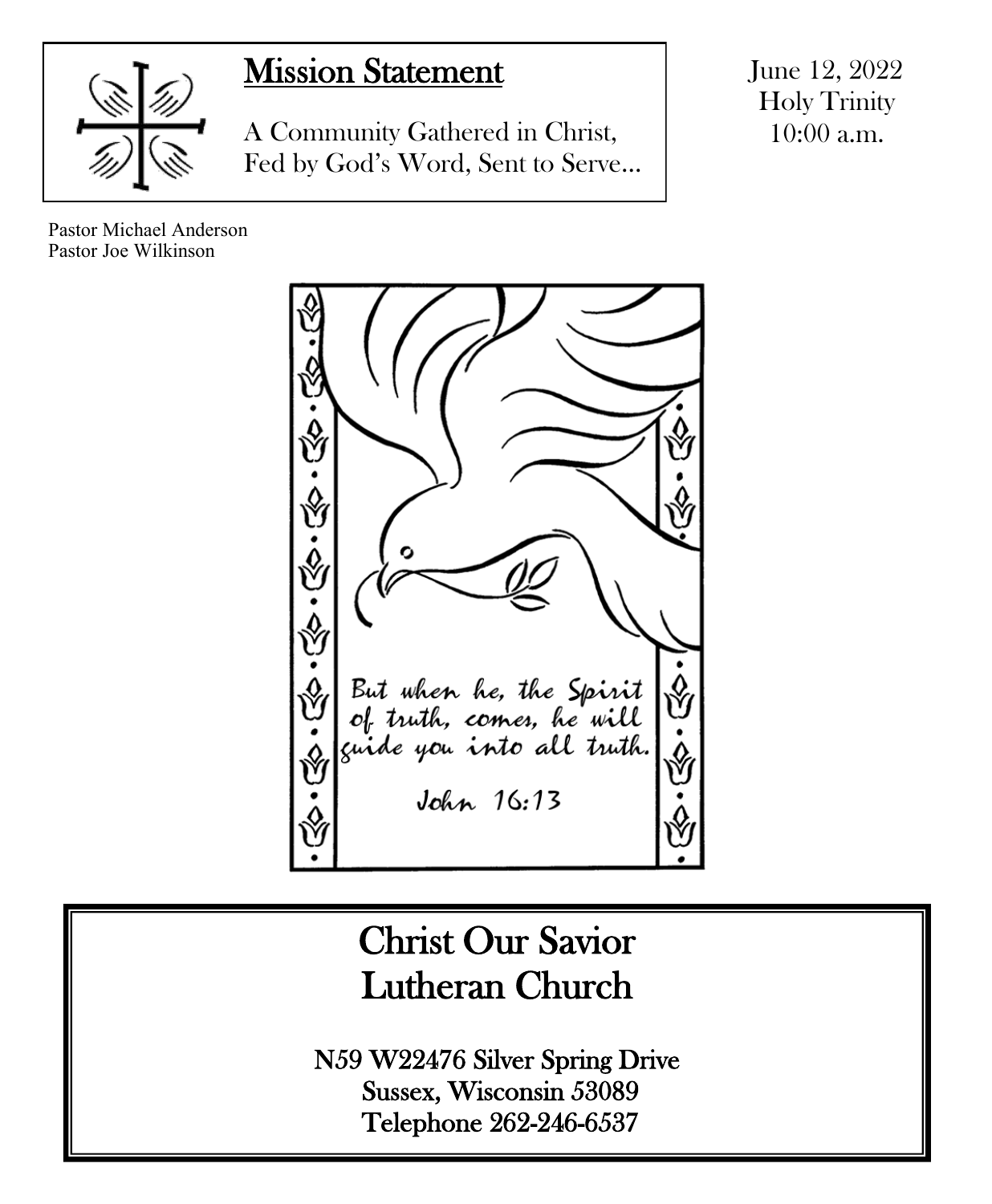#### **Gathering**

P: Alleluia! Christ is risen!

- **C: He is risen indeed! Alleluia!**
- P: Great is the Lord and greatly to be praised!
- **C: There is no end to God's greatness.**
- P: Lord, you are righteous in all your ways,
- **C: and loving in all your works.**
- P: You are near to all who call upon you,
- **C: to all who call upon you faithfully.**

**Congregational Song: "You are Holy"**

(sung twice through)

Echo:

You are holy.

You are mighty.

You are worthy,

Worthy of praise.

I will follow.

I will listen.

I will love You,

All of my days.

Together:

You are Lord of lords, You are King of kings, You are mighty God, Lord of ev'rything. You're Emmanuel, You're the Great I AM, You're the Prince of Peace who is the Lamb. You're the Living God, You're my saving grace. You will reign forever; You are Ancient of Days. You are Alpha, Omega, Beginning and End. You're my Savior, Messiah, Redeemer and Friend.

You're my Prince of Peace, and I will live my life for You.

You're my Prince of Peace, and I will live my life for You. (final time only)

#### **Confession**

- P: In the name of the Father, and of the +Son, and of the Holy Spirit, let us confess our sin in the presence of God and of one another. Gracious God,
- **C: we know that we are sinners and we confess our sins to youthose known to us, and those unknown to us but seen by you.**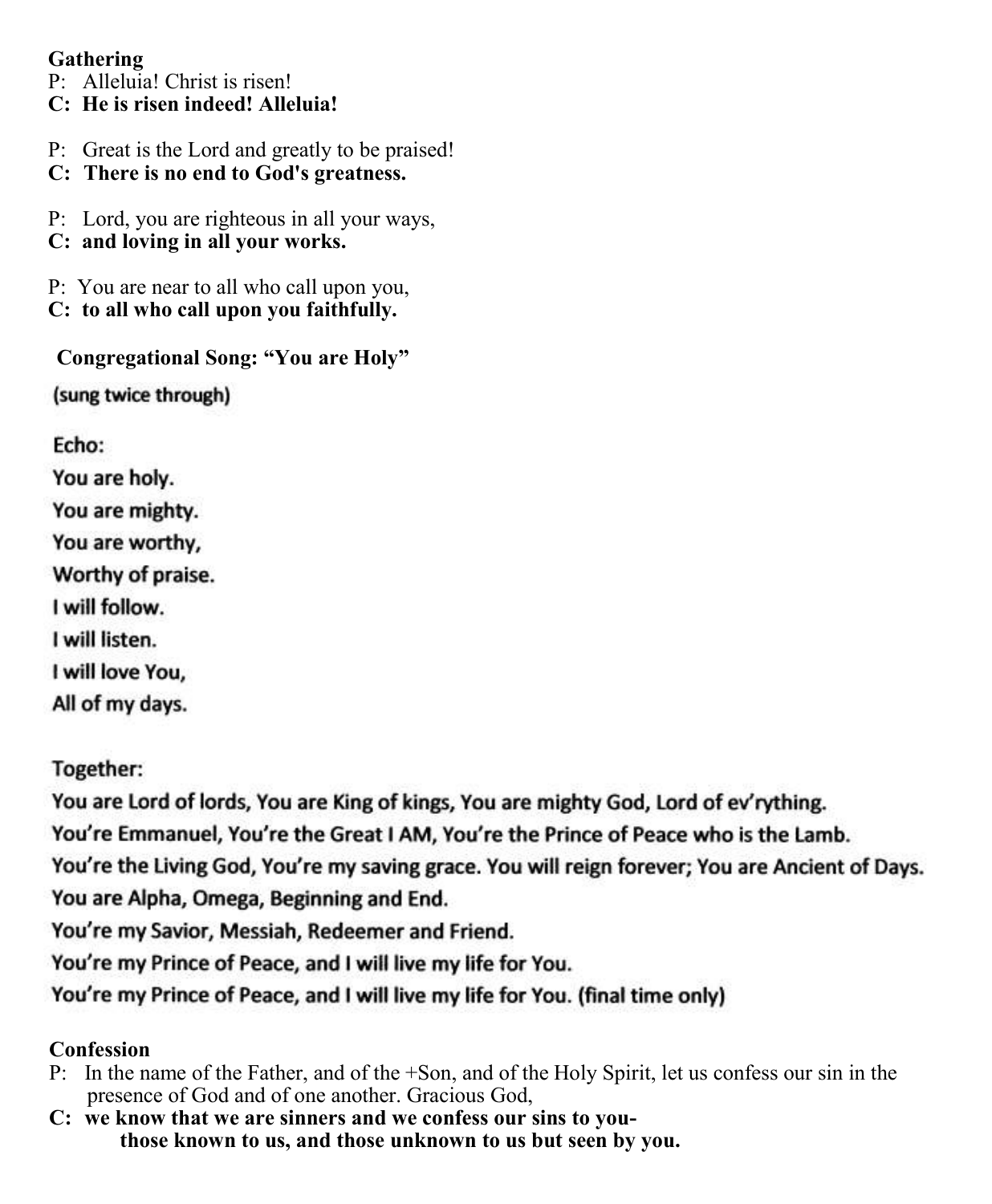#### **We know that before you nothing remains hidden, and in you everything is revealed. Free us from our sins; liberate us from our guilt; work in us that which is pleasing in your sight; for the sake of Jesus Christ our Lord. Amen.**

- P: Almighty God have mercy on you, forgive you all your sins through our +Lord Jesus Christ, strengthen you in all goodness, and by the power of the Holy Spirit keep you in eternal life.
- **C: Amen.**

#### **Greeting**

- P: The grace of our Lord Jesus Christ, the love of God, and the communion of the Holy Spirit be with you all.
- **C: And also with you.**

#### **Prayer of the Day**

Almighty Creator and ever-living God: we worship your glory, eternal Three-in-One, and we praise your power, majestic One-in-Three. Keep us steadfast in this faith, defend us in all adversity, and bring us at last into your presence, where you live in endless joy and love, Father, Son, and Holy Spirit, one God, now and forever . P:

**Amen**. **C:**

#### **"Hymn of Praise"**

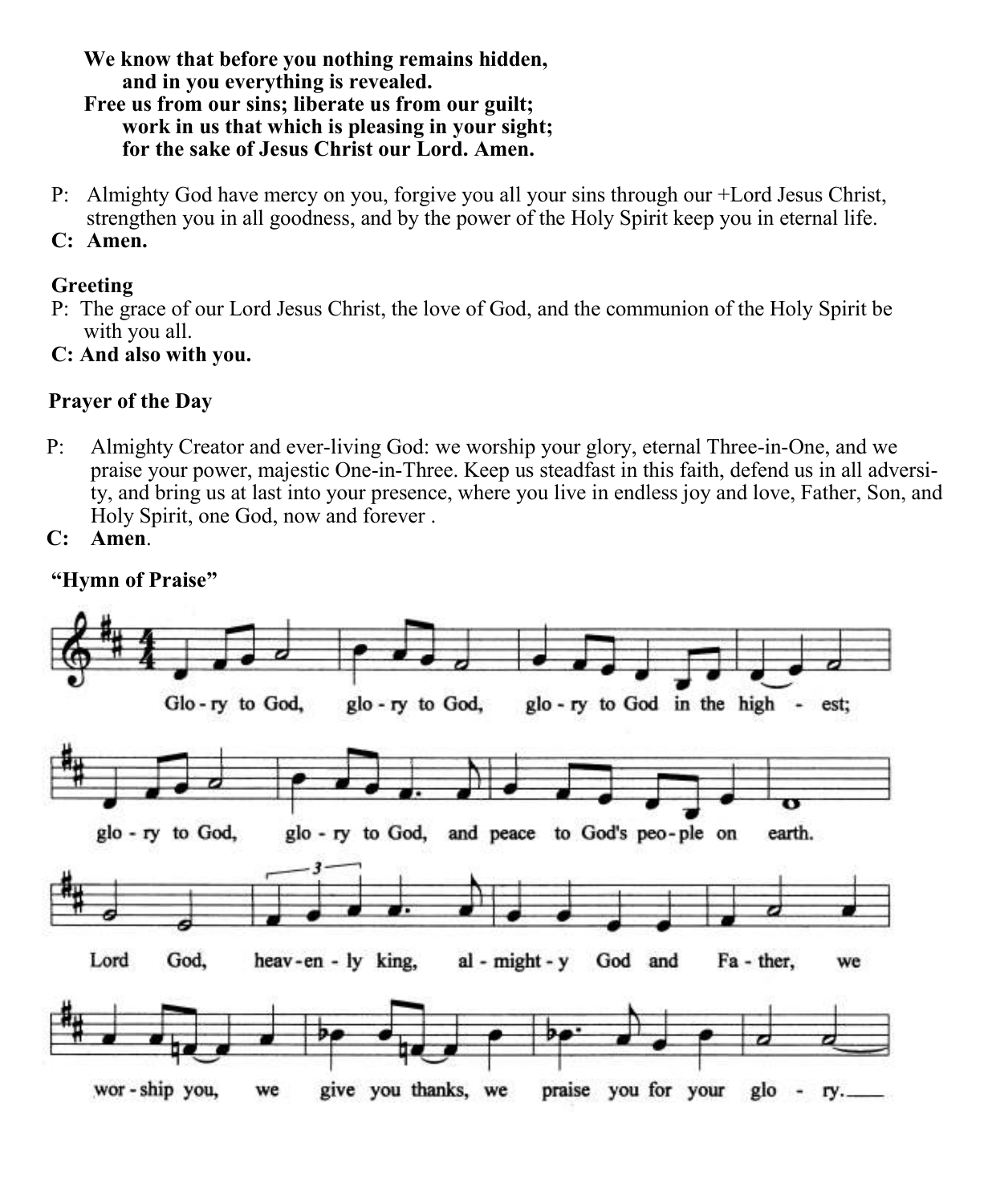

- P: The Lord be with you. **C: And also with you.**
- P: Lift up your hearts.
- **C: We lift them to the Lord.**
- P: Let us give thanks to the Lord our God. **C: It is right to give God thanks and praise.**

#### **Words of Institution**

**Lord's Prayer**

**Our Father, who art in heaven, hallowed be thy name. Thy kingdom come, thy will be done, on earth as it is in heaven.**

**Give us this day our daily bread; and forgive us our trespasses, as we forgive those who trespass against us; and lead us not into temptation, but deliver us from evil.** 

**For thine is the kingdom, and the power, and the glory, forever and ever. Amen.**

#### **Holy Communion**



*All who are baptized, including children who have received communion instruction and profess their faith in Jesus Christ, are welcome to commune. As*  Lutherans, we trust in the real presence of Christ's blood and body in the *meal to give us grace. If you have questions, you may speak with one of the pastors. Grape juice and gluten free bread are available upon request.*

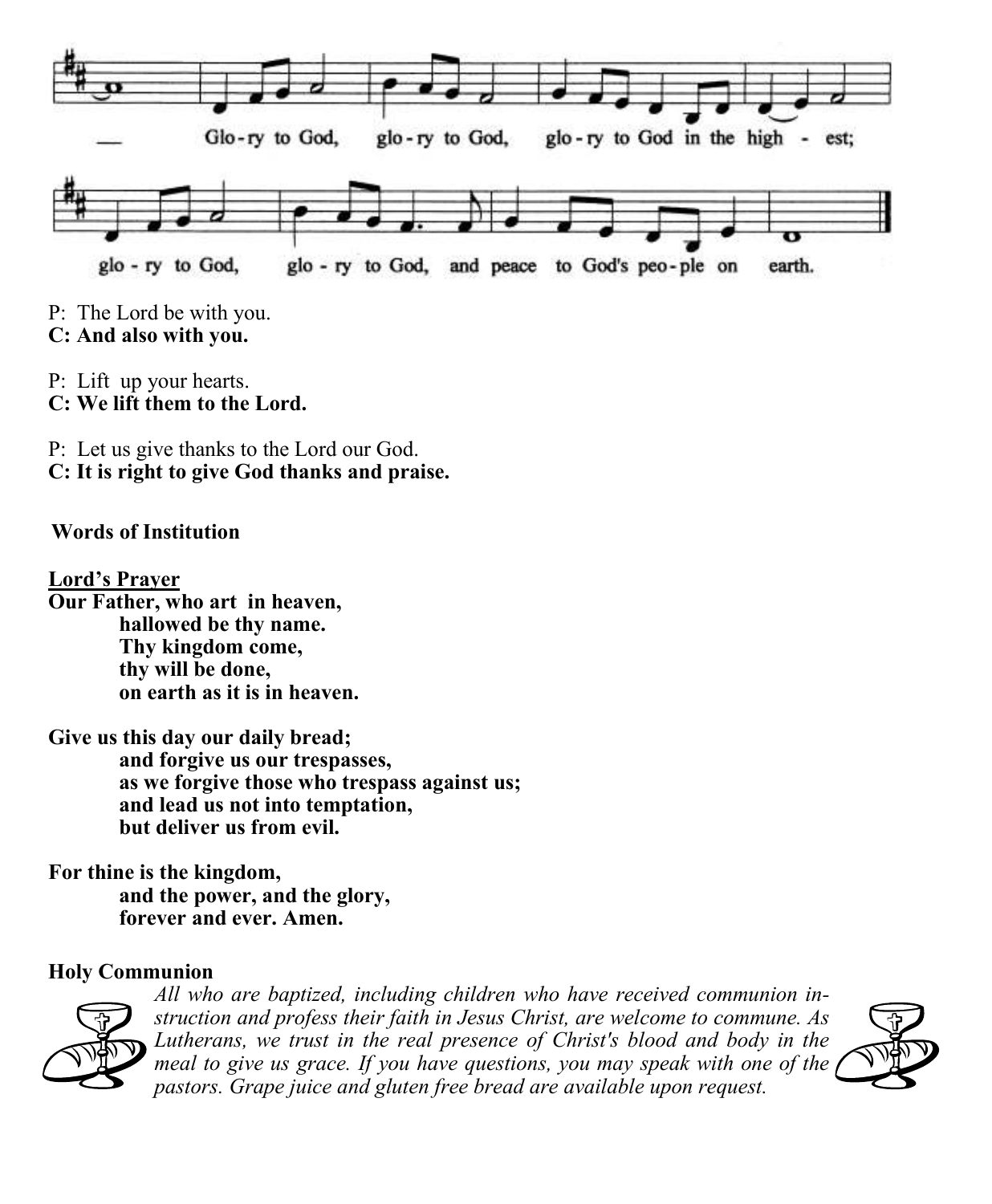**Congregational Song: "Holy, Holy, Holy is the Lord"**



- P: May the body and blood of our Lord Jesus Christ fill you with God's amazing grace to live free, new, and whole.
- **C: Amen.**

#### **Scripture Readings**

#### **1 st Reading, Proverbs 8:1-4, 22-31**

Does not wisdom call, and does not understanding raise her voice? On the heights, beside the way,

 at the crossroads she takes her stand; beside the gates in front of the town, at the entrance of the portals she cries out: 'To you, O people, I call,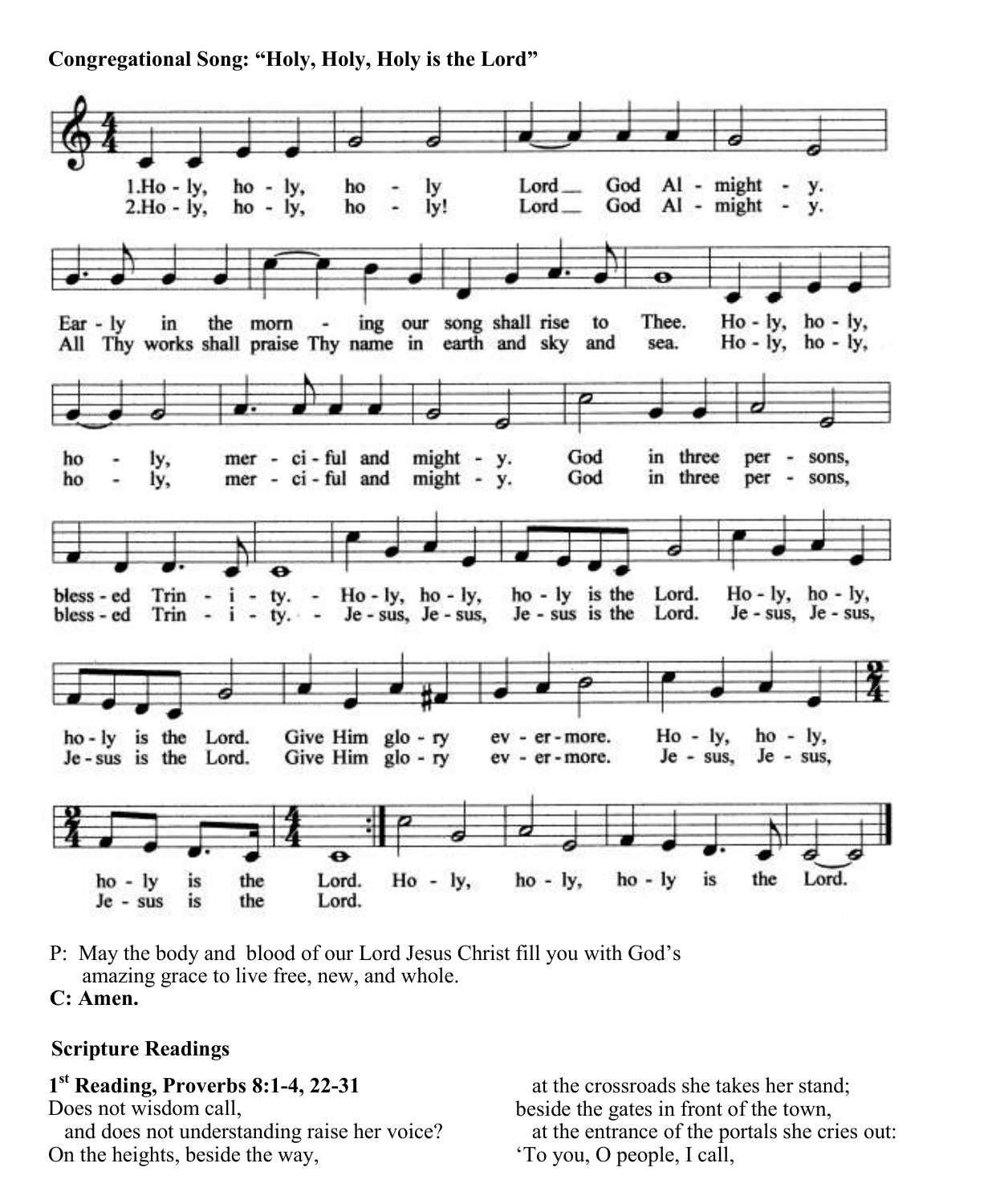| and my cry is to all that live.                  | When he established the heavens, I was there,    |
|--------------------------------------------------|--------------------------------------------------|
| The LORD created me at the beginning of his      | when he drew a circle on the face of the deep,   |
| work,                                            | when he made firm the skies above,               |
| the first of his acts of long ago.               | when he established the fountains of the deep,   |
| Ages ago I was set up,                           | when he assigned to the sea its limit,           |
| at the first, before the beginning of the earth. | so that the waters might not transgress his com- |
| When there were no depths I was brought forth,   | mand,                                            |
| when there were no springs abounding with        | when he marked out the foundations of the earth, |
| water.                                           | then I was beside him, like a master worker;     |
| Before the mountains had been shaped,            | and I was daily his delight,                     |
| before the hills, I was brought forth—           | rejoicing before him always,                     |
| when he had not yet made earth and fields,       | rejoicing in his inhabited world                 |
| or the world's first bits of soil.               | and delighting in the human race.                |

#### **2 nd Reading, Romans 5:1-5**

Therefore, since we are justified by faith, we have peace with God through our Lord Jesus Christ, through whom we have obtained access to this grace in which we stand; and we boast in our hope of sharing the glory of God. And not only that, but we also boast in our

sufferings, knowing that suffering produces endurance, and endurance produces character, and character produces hope, and hope does not disappoint us, because God's love has been poured into our hearts through the Holy Spirit that has been given to us.

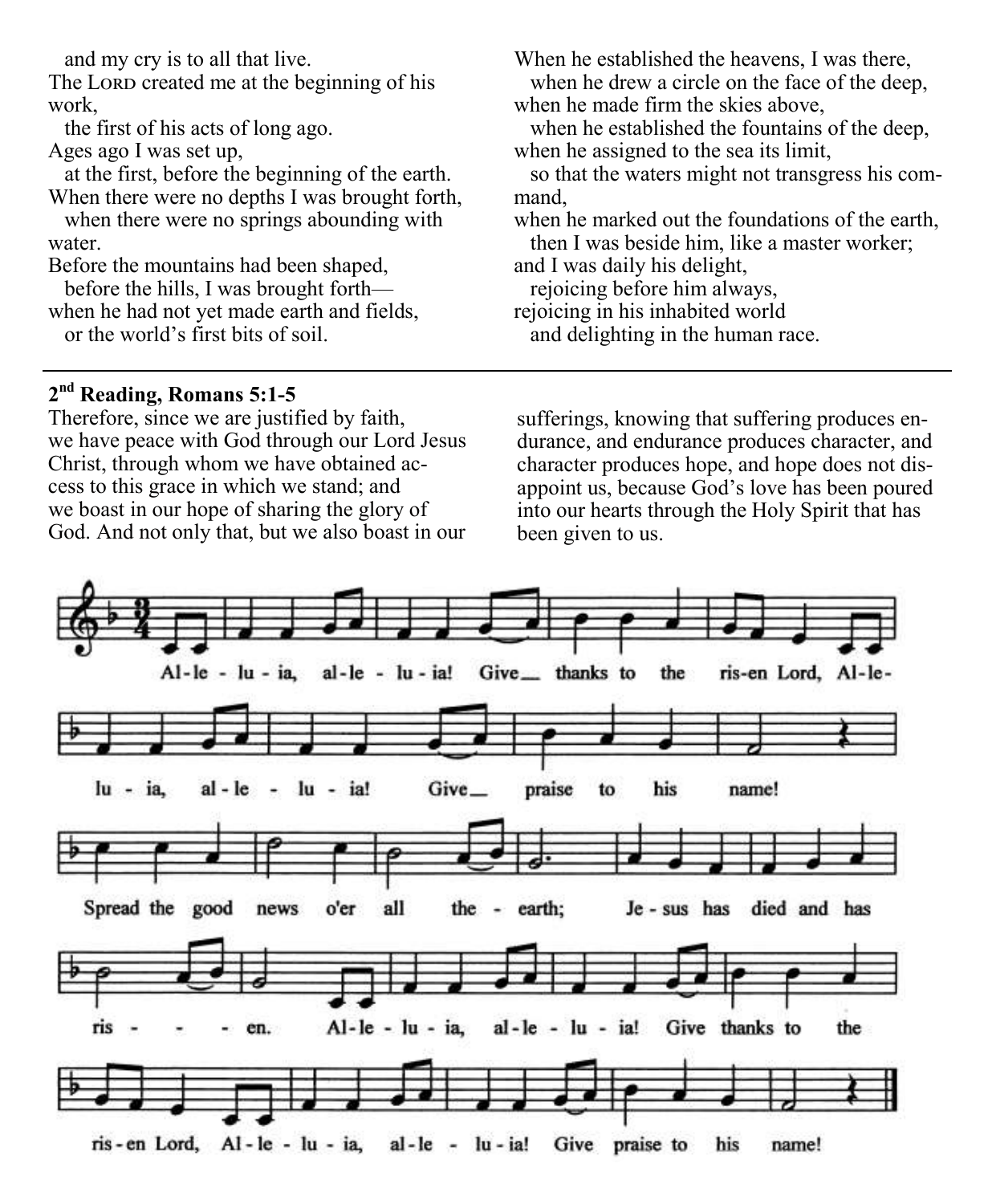#### **Gospel, John 16:12-15**

'I still have many things to say to you, but you cannot bear them now. When the Spirit of truth comes, he will guide you into all the truth; for he will not speak on his own, but will speak whatever he hears, and he will declare to you the things that are to come. He will glorify me, because he will take what is mine and declare it to you. All that the Father has is mine. For this reason I said that he will take what is mine and declare it to you.

#### **Gospel Response**

P: The Gospel of the Lord, **C: Praise to you, O Christ.**

#### **Children's Message**

**Sermon**

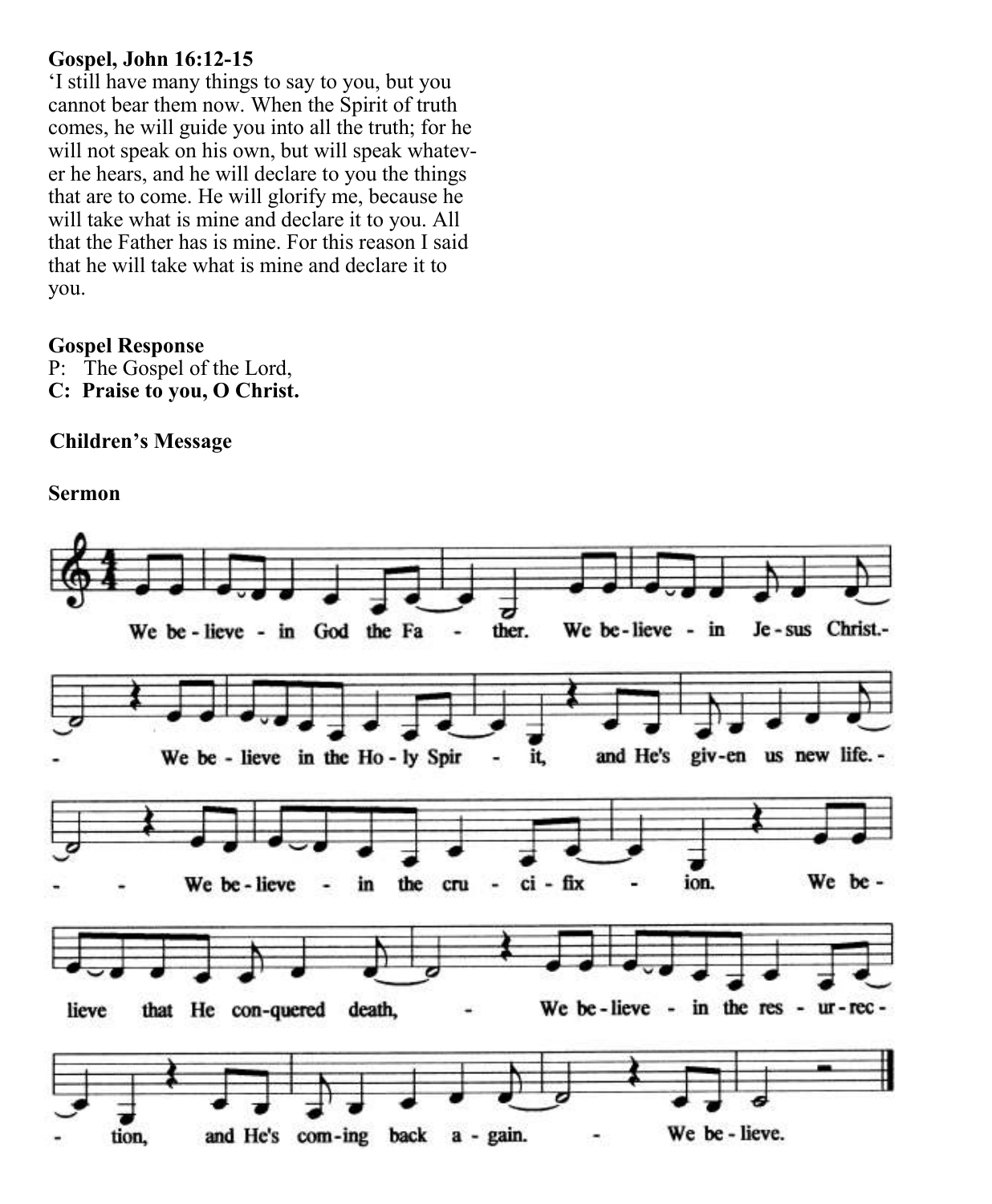#### **Giving of Tithes and Offerings**

*We return to God some of what is precious to us in order to serve others through the church.*

*If you give through Direct Deposit, please place one of the yellow "I Use Direct Deposit" cards in the offering plate as it is passed.* 

#### **Offertory Response**



#### P: Let us pray. O God,

**C: all we have first comes from you. We give to you with grateful hearts. Use these gifts and all that we are to proclaim your love for all people. Amen.**

#### **Prayers of the Faithful**

*Assembly is encouraged to speak their own prayers of thanks or petition at the appropriate times.*

#### **Benediction**

#### **Announcements**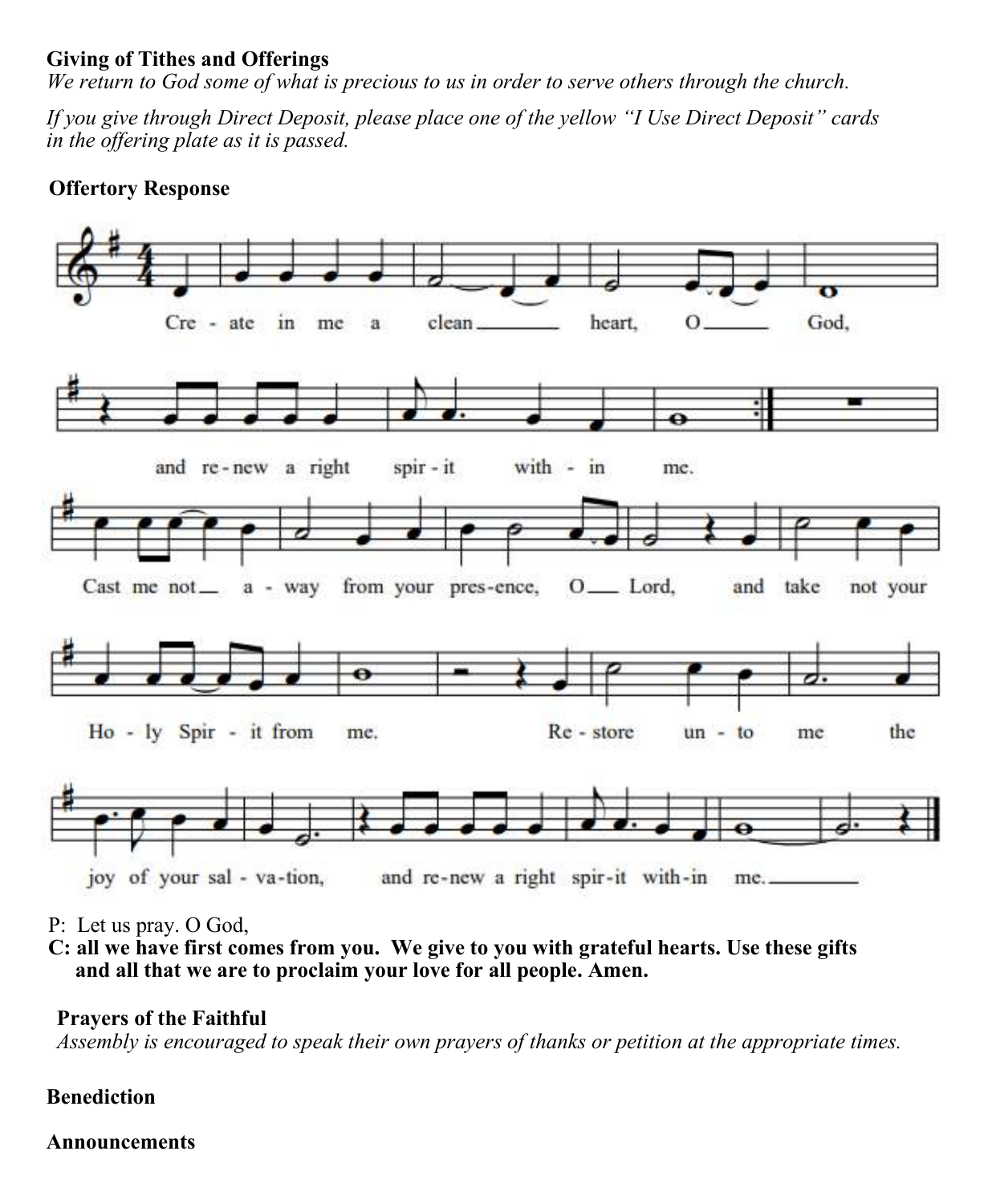#### **Congregational Song: "Mighty to Save"**

Soloist:

Verse 1:

Everyone needs compassion, love that's never failing. Let mercy fall on me. Everyone needs forgiveness, the kindness of a Savior. The hope of nations.

#### Verse 2:

So take me as You find me, all my fears and failures. Fill my life again. I give my life to follow, everything I believe in. Now I surrender.

Chorus:

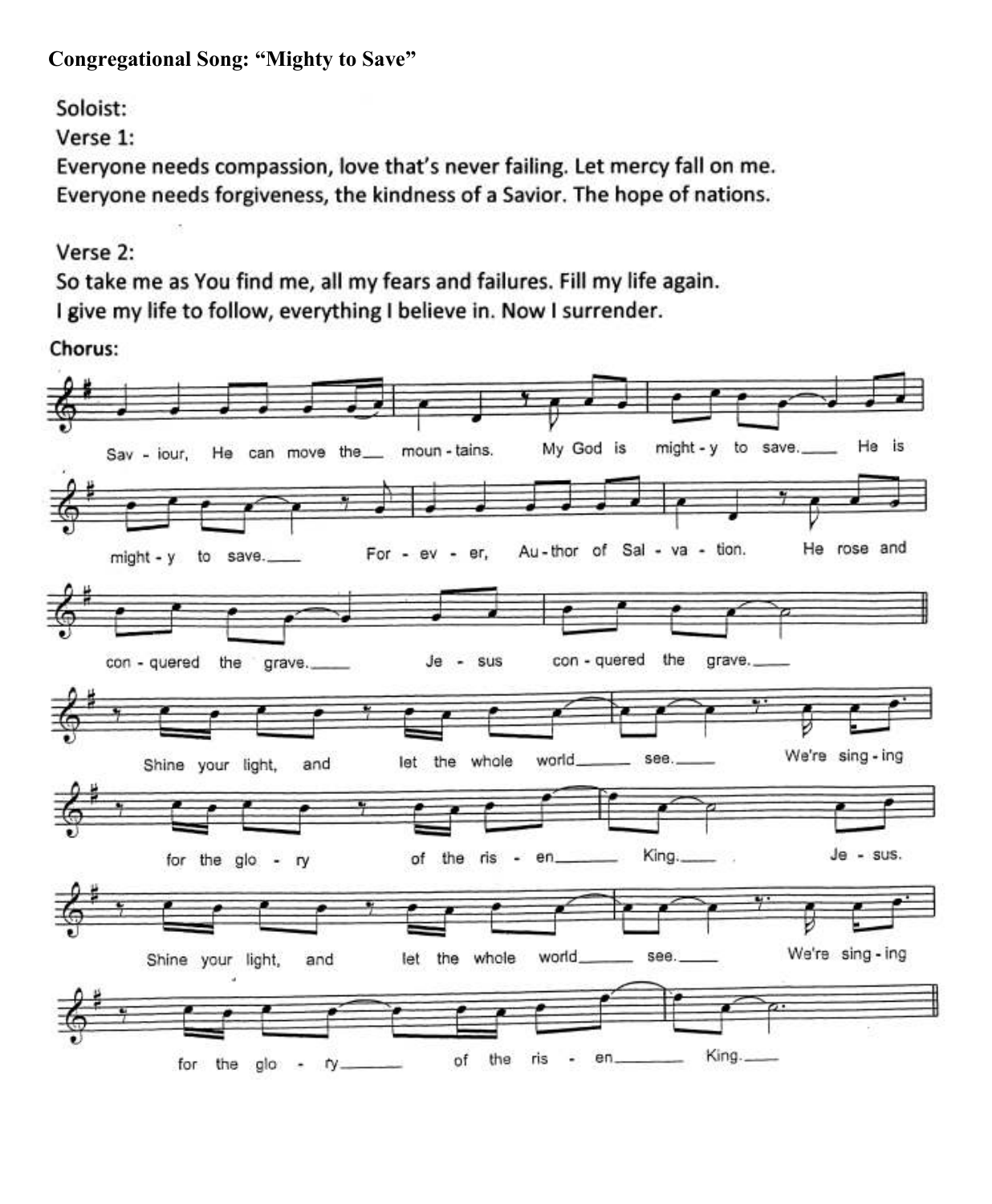**Postlude**

## *Our worship has ended. Let our service begin.*

Copyright Information:

You Are Holy (Prince of Peace) Words and music by Marc Imboden and Tammi Rhoton ©1994 Imboden Music/Martha Jo Publishing Used with permission. CCLI License #1050003

Hymn of Praise With One Voice ©1995 Augsburg Fortress; Minneapolis, MN All rights reserved. Reprinted under OneLicense.net #A-718444

Alleluia No.1 Words and music by Donald Fishel Copyright 1973. The Word of God Music, The Copyright Co. Used with permission. CCLI License #1050003

We Believe Words and music by Travis Ryan, Richie Fike and Matt Hooper Copyright Integrity Worship Music All rights reserved. CCLI License #1050003

Create in Me a Clean Heart Text: Psalm 51: 10-12 Tune: Anonymous ©1986. Maranatha! Music, admin. The Copyright Company Used with permission. CCLI License #1050003

Mighty to Save Words and music by Ben Fielding and Reuben Morgan ©2006 Hillsong Music Publishing (admin by EMI Christian Music Pub) Used with permission. CCLI License #1050003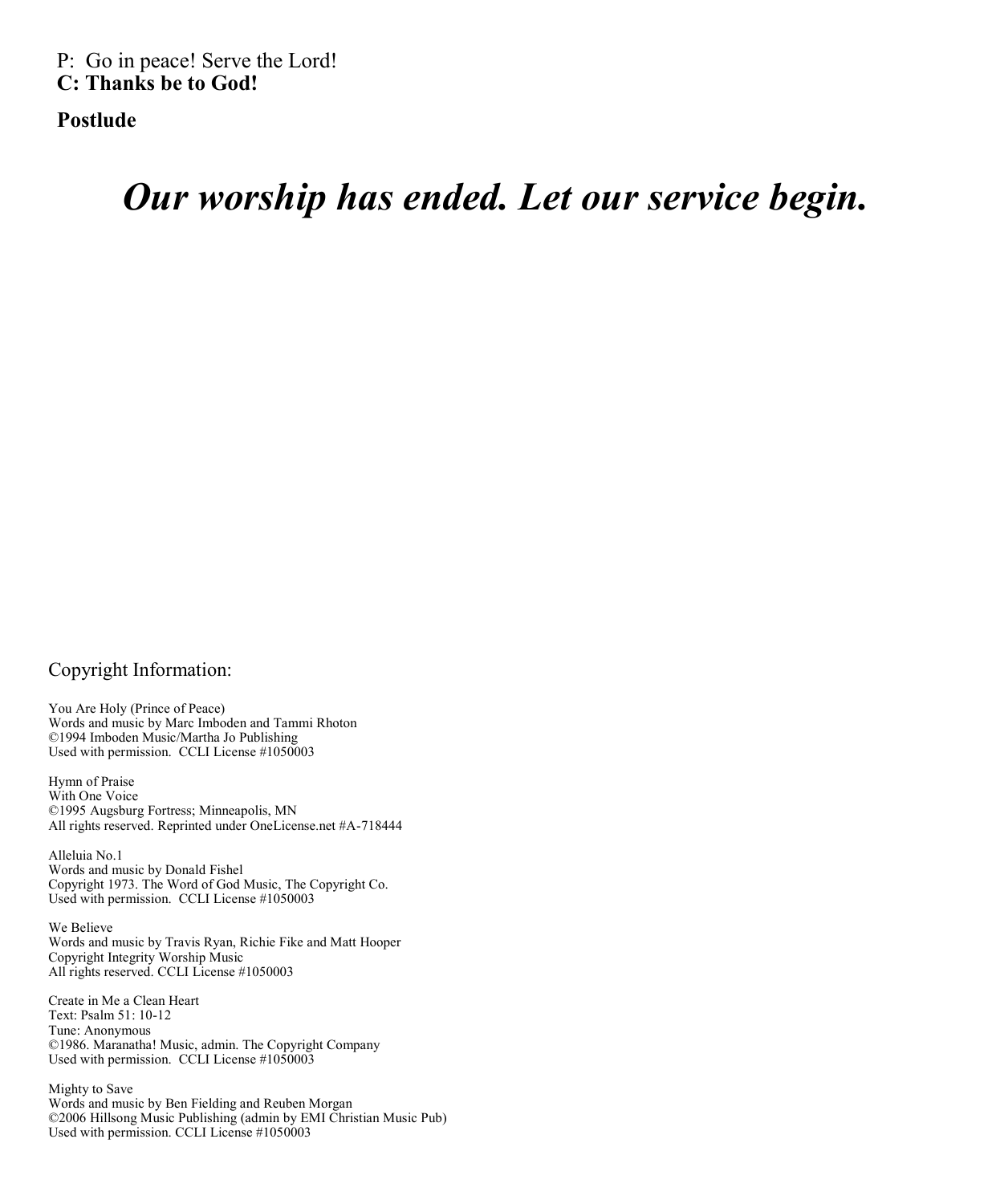# The Work of the Holy Spirit

"But when he, the Spirit of truth, comes, he will guide you into all truth. He will not speak on his own; he will speak only what he hears, and he will tell you what is yet to come." John 16:13  $(NIV)$ 



| ▯ |   |   |
|---|---|---|
| Λ |   | r |
|   |   |   |
|   |   |   |
|   | 3 |   |

- 1. To show the way by leading, directing, or advising
- 2. To express your thoughts, opinions, or emotions orally
- 3. A statement proven to be or accepted as being true
- 4. To receive a sound using your ears
- 5. God coming to us without human body; The Holy ...

|--|--|